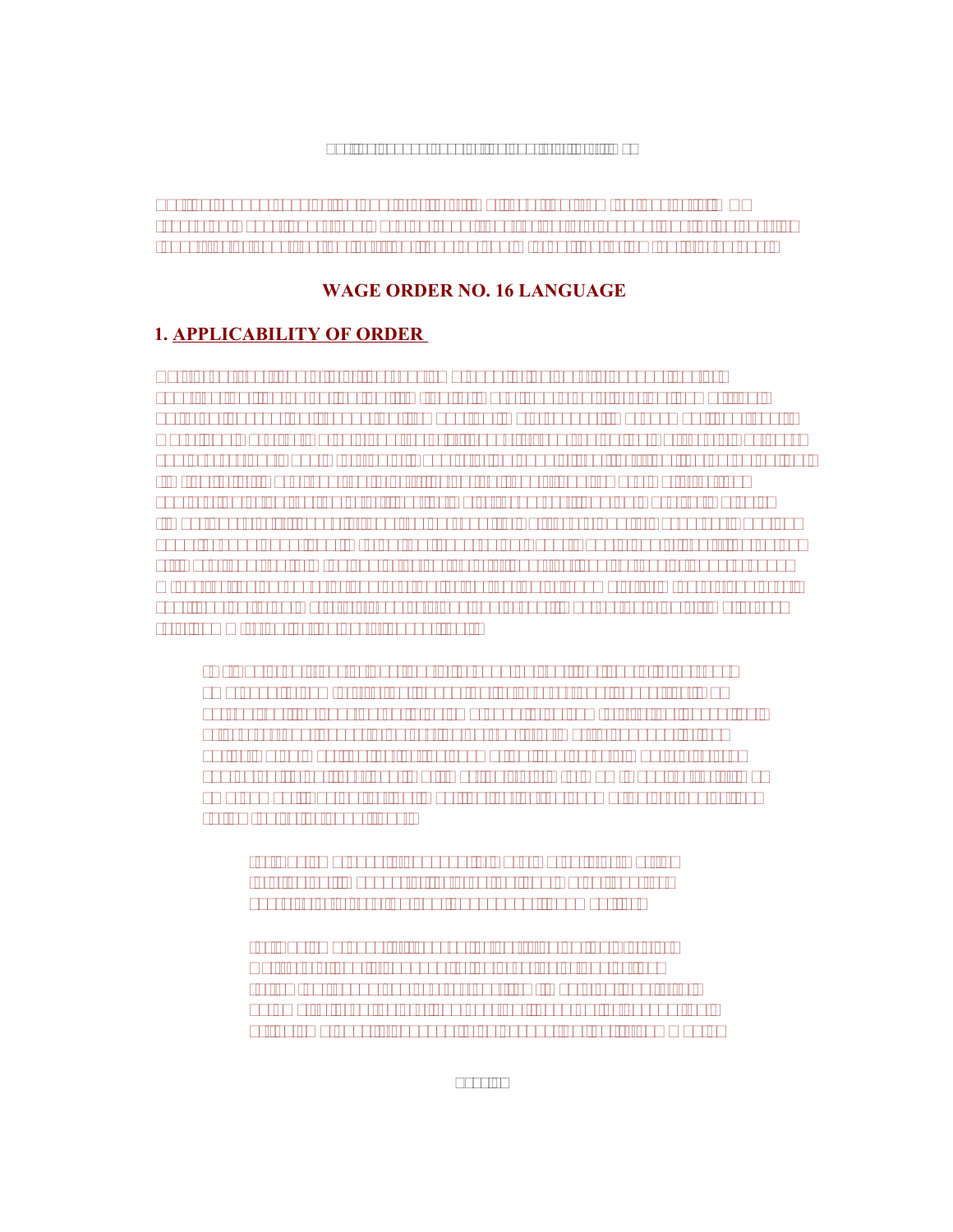recognized as a learned, or artistic profession; provided, however, that pharmacists employed to engage in the practice of pharmacy, and registered nurses employed to engage in the practice of nursing, shall not be considered exempt professional employees, nor shall they be considered exempt from coverage for the purposes of this section unless they individually meet the criteria established for exemption as executive, or administrative employees.

(3) To the extent that there is no conflict with California law, the duties that meet the test of the administrative, and executive exemptions are defined as set forth in the following sections of the Code of Federal Regulations as they existed as of the date of this Wage Order:  $29C.F.R. § § 541.1 (a)-(c)$ , 541.102, 541.104, 541.105, 541.106, 541.108, 541.109, 541.111, 541.115, and 541.116 (defining executive duties); 29 C.F.R. §§ 541.2 (a)-(c), 541.201, 541.205, 541.208, and 541.210 (defining administrative duties).

(4) For the purposes of this section, "full-time employment" means employment in which an employee is employed for forty (40) hours per week.

(B) Except as provided in Sections 1, Applicability, 2, Definitions, 4, Minimum Wages, 9, Meals and Lodging, and 18, Penalties, the provisions of this Order shall not apply to any employees directly employed by the State or any political subdivision thereof, including any city, county, or special district.

(C) The provisions of this Order shall not apply to outside salespersons.

(D) The provisions of this Order shall not apply to any individual who is the parent, spouse, child, or legally adopted child of the employer.

(E) The provisions of this Order shall not apply to any individual participating in a national service program, such as AmeriCorps, carried out using assistance provided under Section 12571 of Title 42 of the United States Code. (See Stats. 2000, ch. 365, amending Labor Code § 1171.)

(F) This Order supersedes any industry or occupational order for those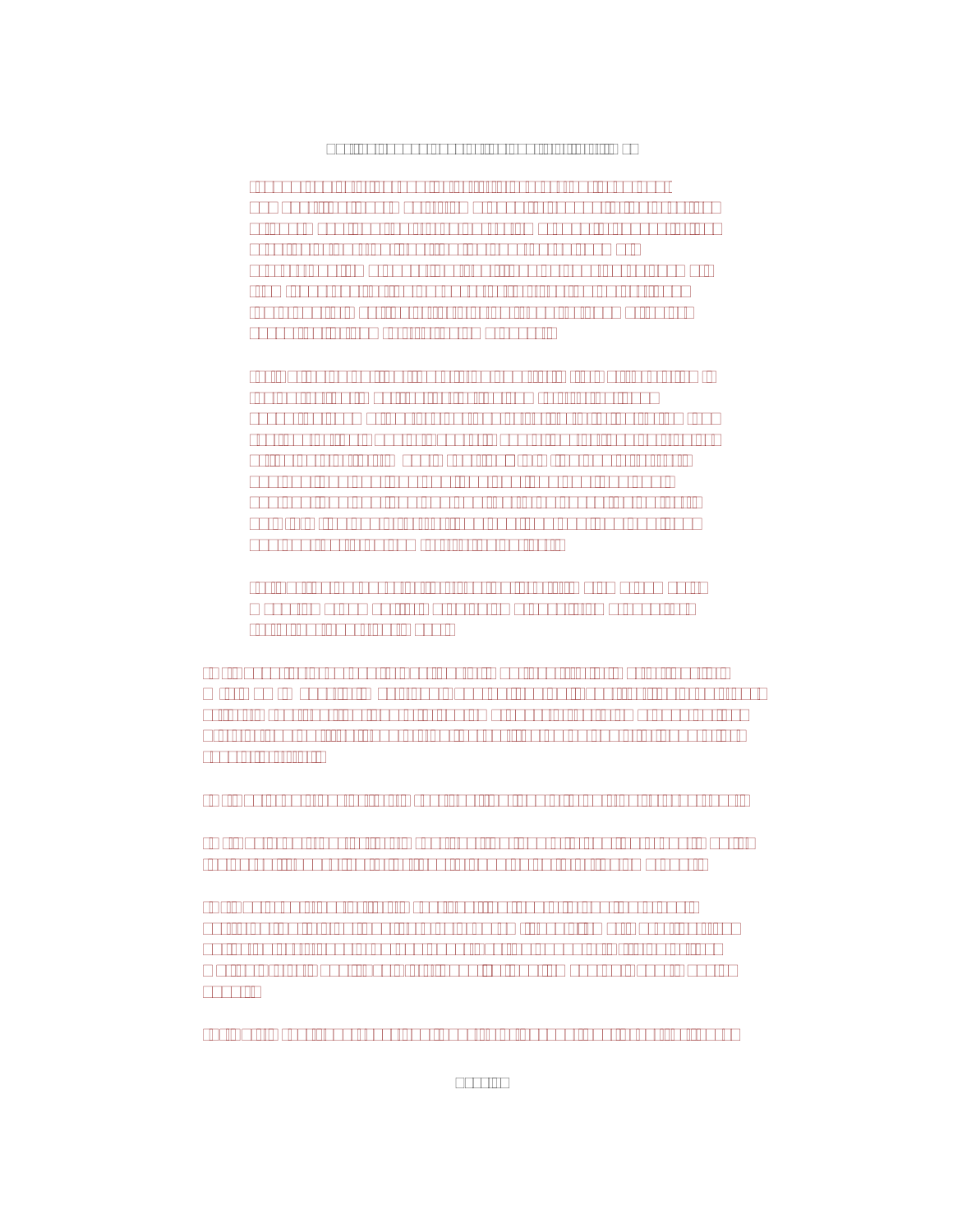employees employed in occupations covered by this Order.

## **2. DEFINITIONS**

(A) "Commission" means the Industrial Welfare Commission of the State of California.

(B) "Division" means the Division of Labor Standards Enforcement of the State of California.

(C) "Construction Occupations" mean all job classifications associated with construction, including but not limited to, work involving alteration, demolition, building, excavation, renovation, remodeling, maintenance, improvement, and repair work by the California Business and Professions Code, Division 3, Chapter 9, §§ 7025 et seq., and any other similar, or related occupations, or trades.

(D) "Drilling Occupations" mean all job classifications associated with the exploration, or extraction of oil, gas, or water resources work including, but not limited to, the installation, establishment, reworking, maintenance or repair of wells and pumps by boring, drilling, excavating, casting, cementing and cleaning for the extraction or conveyance of fluids such as water, steam, gases, or petroleum.

(E) "Logging Occupations" mean any work for which a timber operator's license is required pursuant to California Public Resources Code §§ 4571-4586, including the cutting, or removal, or both of timber, or other solid wood forest products, including Christmas trees, from timberlands for commercial purposes, together with all the work that is incidental thereto, including, but not limited to, construction and maintenance of roads, fuel breaks, firebreaks, stream crossings, landings, skid trails, beds for the falling of trees, and fire hazard abatement.

(F) "Mining Occupations" mean miners, and other associated and related occupations (not covered by Labor Code §§ 750 et seq.) required to engage in excavation or operations above or below ground including work in mines, quarries, or open pits, used for the purposes of exploration or extraction of nonmetallic minerals and ores, coal, and building materials, such as stone, gravel, and rock, or other materials intended for manufacture or sale, whether paid on a time, piece rate, commission, or other basis.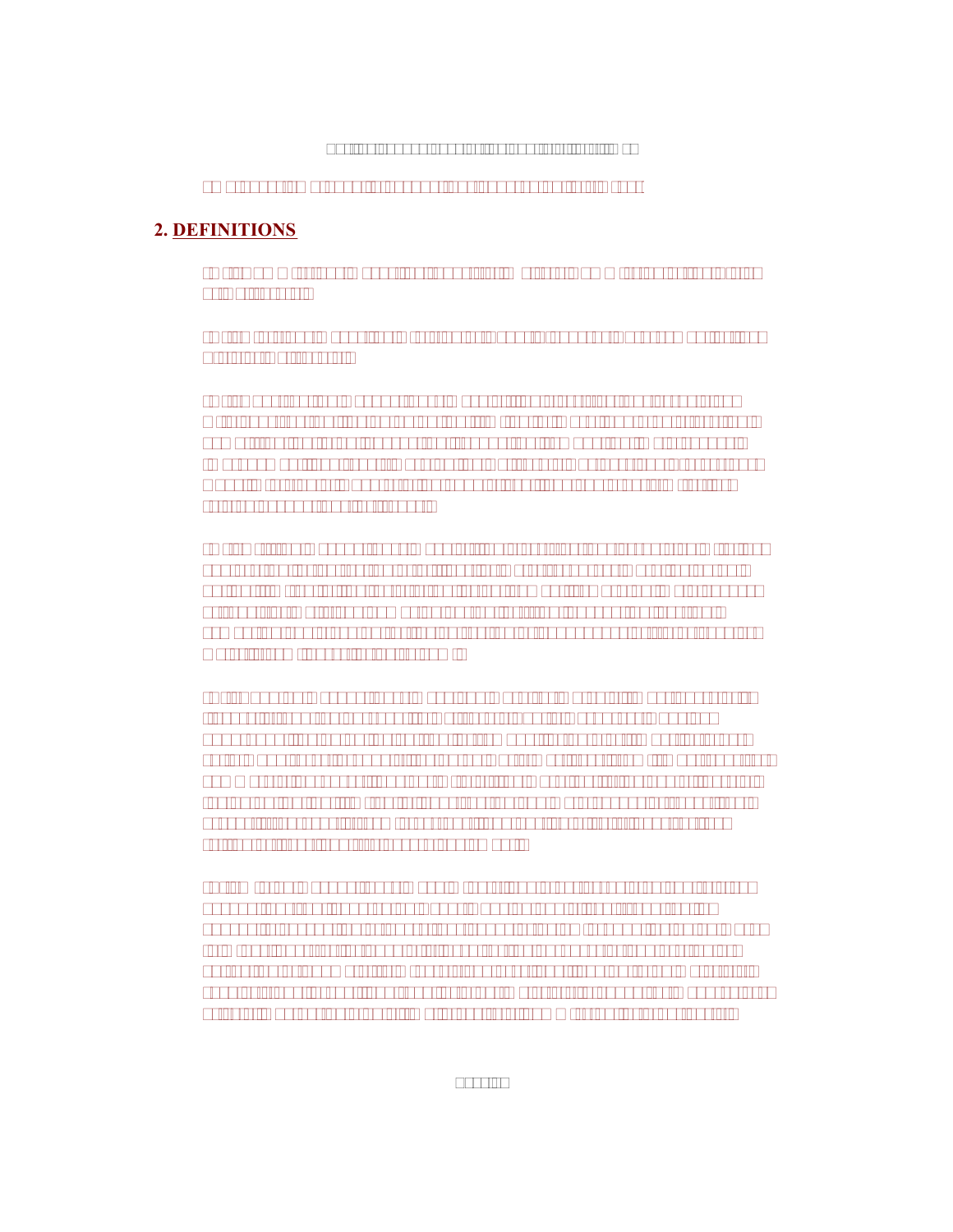(G) "Alternative Workweek Schedule" means any regularly scheduled workweek proposed by an employer who has control over the wages, hours, and working conditions of the employees, and ratified by an employee work unit in a neutral secret ballot election, that requires an employee to work more than eight (8) hours in a twenty-four (24) hour period.

(H) "Emergency" means an unpredictable or unavoidable occurrence at unscheduled intervals requiring immediate action.

(I) "Employee" means any person employed by an employer.

(J) "Employ" means to engage, suffer, or permit to work.

(K) "Employer" means any person as defined in § 18 of the Labor Code, who directly or indirectly, or through an agent, or any other person, employs, or exercises control over the wages, hours, and/or working conditions of any person.

(L) "Hours worked" means the time during which an employee is subject to the control of an employer, and includes all the time the employee is suffered or permitted to work, whether or not required to do so.

(M) "Minor" means, for the purposes of this Order, any person under the age of eighteen (18) years as defined by Labor Code §§ 1285 to 1312 and 1390-1399.

(N) "Outside Salesperson" means any person, 18 years of age or over, who customarily and regularly works more than half the working time away from the employer's place of business selling tangible or intangible items, or obtaining orders or contracts for products, services or use of facilities. An "outside salesperson" does not include an employee who makes deliveries or service calls for the purpose of installing, replacing, repairing, removing, or servicing a product.

(O) "Primarily" means more than one-half the employee's work time.

(P) "Regularly Scheduled Workweek" means a schedule where the length of the shift and the number of days of work are predesignated pursuant to an alternative workweek schedule.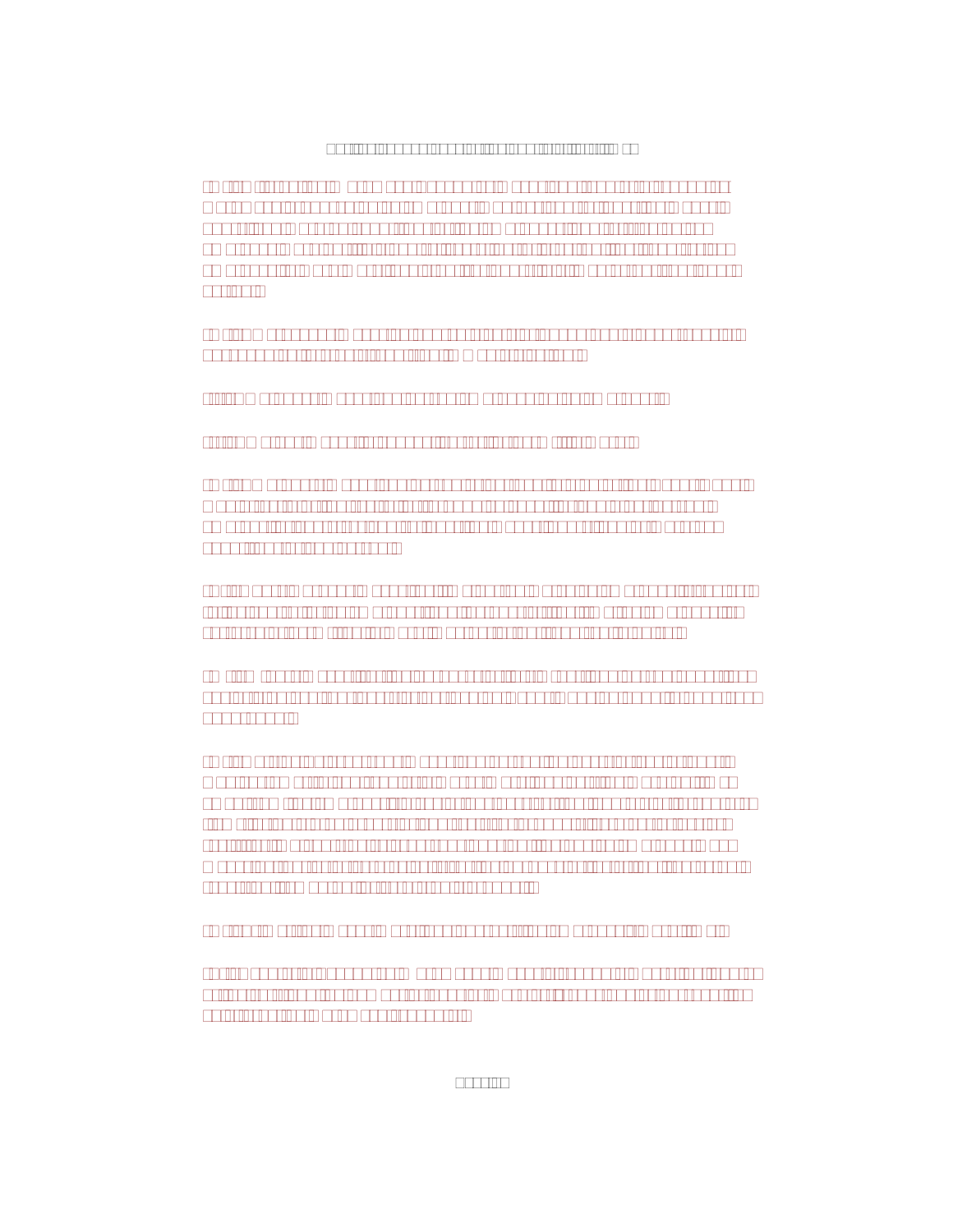(Q) "Split shift" means a work schedule which is interrupted by non-paid non-working periods established by the employer, other than bona fide rest or meal periods.

(R) "Wages" are as defined by California Labor Code § 200.

(S) "Workday or day" means any consecutive twenty-four (24) hours beginning at the same time each calendar day.

(T) "Workweek or week" means any seven (7) consecutive day, starting with the same calendar day each week. "Workweek" is a fixed, and regularly recurring period of 168 hours, seven (7) consecutive 24-hour periods.

(U) "Work Unit" means all nonexempt employees of a single employer within a given craft who share a common work site. A work unit may consist of an individual employee as long as the criteria for an identifiable work unit in this subsection is met.

### **3. HOURS AND DAYS OF WORK**

General Provisions

(A) The following overtime provisions are applicable to employees eighteen (18) years of age or over, and to employees sixteen (16) or seventeen (17) years of age who are not required by law to attend school, and who are not otherwise prohibited by law from engaging in the subject work. Such employees shall not be employed more than eight (8) hours in any workday, or more than forty (40) hours in any workweek unless the employee receives one and one-half (11/2) times such employee's regular rate of pay for all hours in the workweek. Employment beyond eight (8) hours in any workday, or more than six (6) days in any workweek is permissible provided the employee is compensated for such overtime at not less than:

1. One and one-half (11/2) times the employee's regular rate of pay for all hours worked in excess of eight (8) hours up to and including twelve (12) hours in any workday, and for the first eight (8) hours worked on the seventh (7th) consecutive day of work in a workweek; and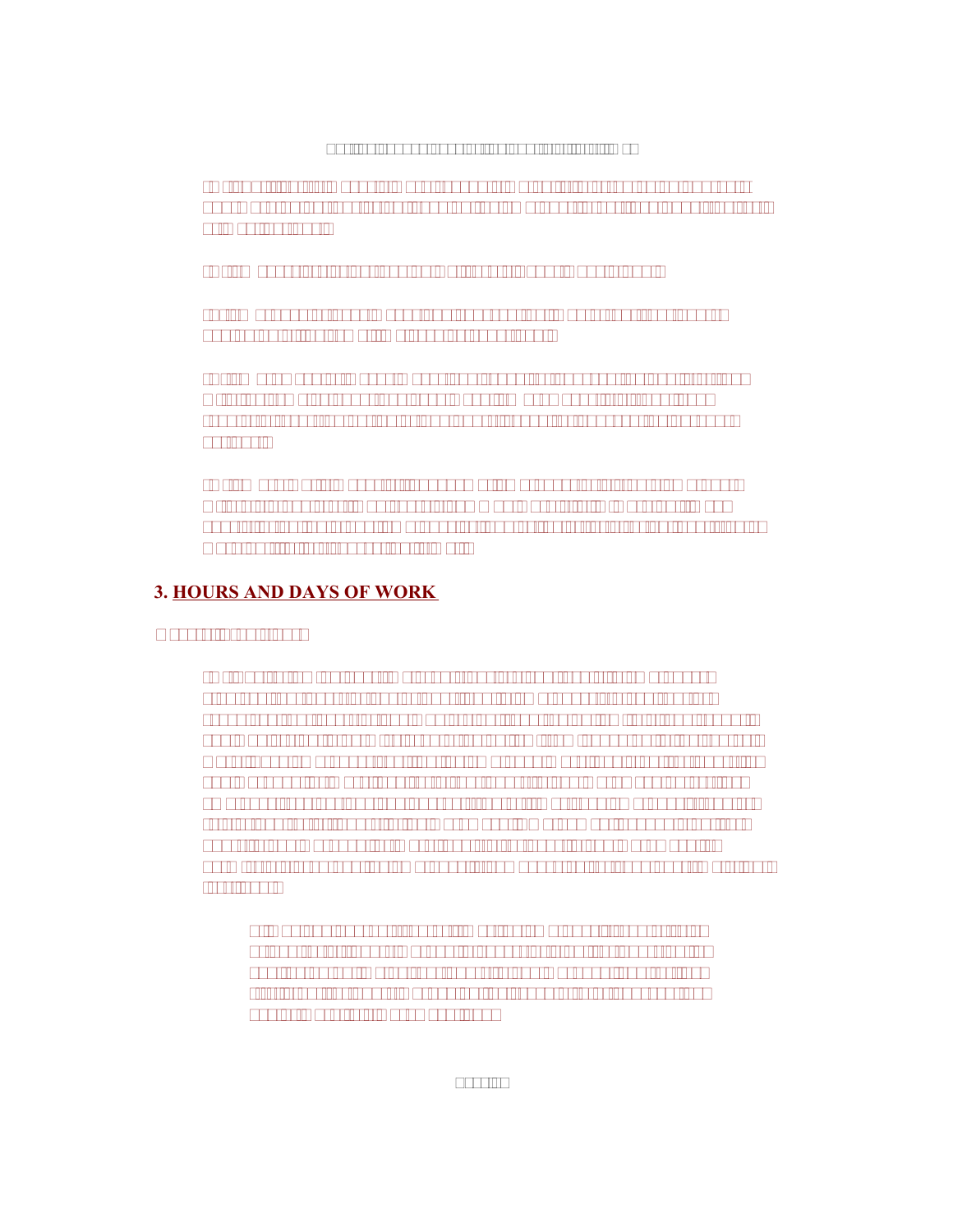(2) Double the employee's regular rate of pay for all hours worked in excess of twelve (12) hours in any workday, and for all hours worked in an excess of eight (8) hours on the seventh (7th) consecutive day of work in any workweek.

(3) The overtime rate of compensation to be paid to a nonexempt full-time salaried employee shall be computed by using one-fortieth (1/40) of the employee's weekly salary as the employee's regular hourly rate of pay.

#### Alternative Workweek Schedules

(B1) No employer, who has control over the wages, hours, and working conditions of employee's, shall be deemed to have violated the provisions of Section 3, Hours and Days of Work, by instituting, pursuant to the election procedures set forth in this Order, a regularly scheduled alternative workweek pursuant to the following conditions:

(1) The alternative workweek schedule shall provide for work by the affected employees of no longer than ten (10) hours per day within a 40-hour workweek without the payment to the affected employees of an overtime rate of compensation pursuant to this section.

(2) An affected employee working longer than eight hours but no more than ten (10) hours in a day pursuant to an alternative workweek schedule adopted pursuant to this section shall be paid an overtime rate of compensation of not less than one and one-half (11/2) times the regular rate of pay of the employee for any work in excess of the regularly scheduled hours established by the alternative workweek agreement and for any work in excess of forty (40) hours per week.

(3) An overtime rate of compensation of not less than double the employee's regular rate of pay shall be paid for any work in excess of twelve (12) hours per day and for any work in excess of eight hours on those days worked beyond the regularly scheduled workdays established by the alternative workweek agreement.

(4) An employer shall not reduce an employee's regular rate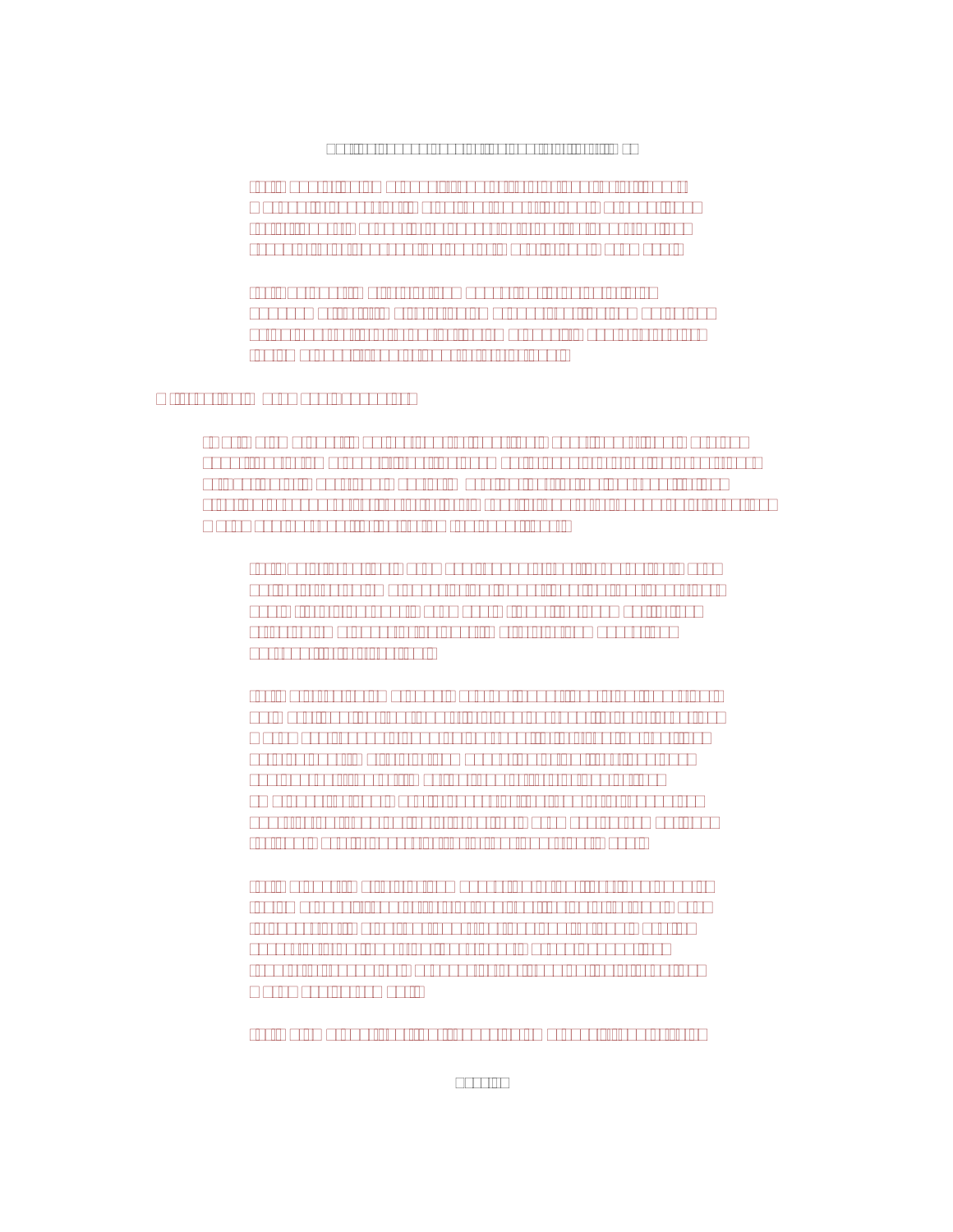of hourly pay as a result of the adoption, repeal or nullification of an alternative workweek schedule.

(5) An employer shall make a reasonable effort to find a work schedule not to exceed eight hours in a workday to accommodate any effected employee who was eligible to vote in an election authorized by this section and who is unable to work the alternative schedule established as the result of that election. Employees affected by a change in work hours resulting from the adoption of an alternative workweek schedule shall not be required to work those new work hours for at least thirty (30) days after the announcement of the final results of the election.

(6) An employer shall be permitted, but not required, to provide a work schedule not to exceed eight hours in a workday to accommodate any employee who was hired after the date of the election and who is unable to work the alternative schedule established as the result of that election.

(7) An employer shall explore any available reasonable alternative means of accommodating the religious beliefs or observance of an affected employee that conflicts with an adopted alternative workweek schedule, in the manner provided by Government Code § 12940(j).

(8) Notwithstanding paragraphs (B1) (1)-(3), for employees working in offshore oil and gas production, drilling, and servicing occupations, as well as for employees working in onshore oil and gas separation occupations directly servicing offshore operations, an alternative workweek schedule may authorize work by the affected employees of no longer than twelve (12) hours per day within a 40-hour workweek without the payment to the affected employees of an overtime rate of compensation. Employees working pursuant to an alternative workweek schedule adopted pursuant to this section shall be paid an overtime rate of compensation of no less than two (2) times their regular rate of pay in excess of the regularly scheduled hours established by the alternative workweek agreement, and for one and one-half (1 1/2) times their regular rate of pay for any work in excess of forty (40)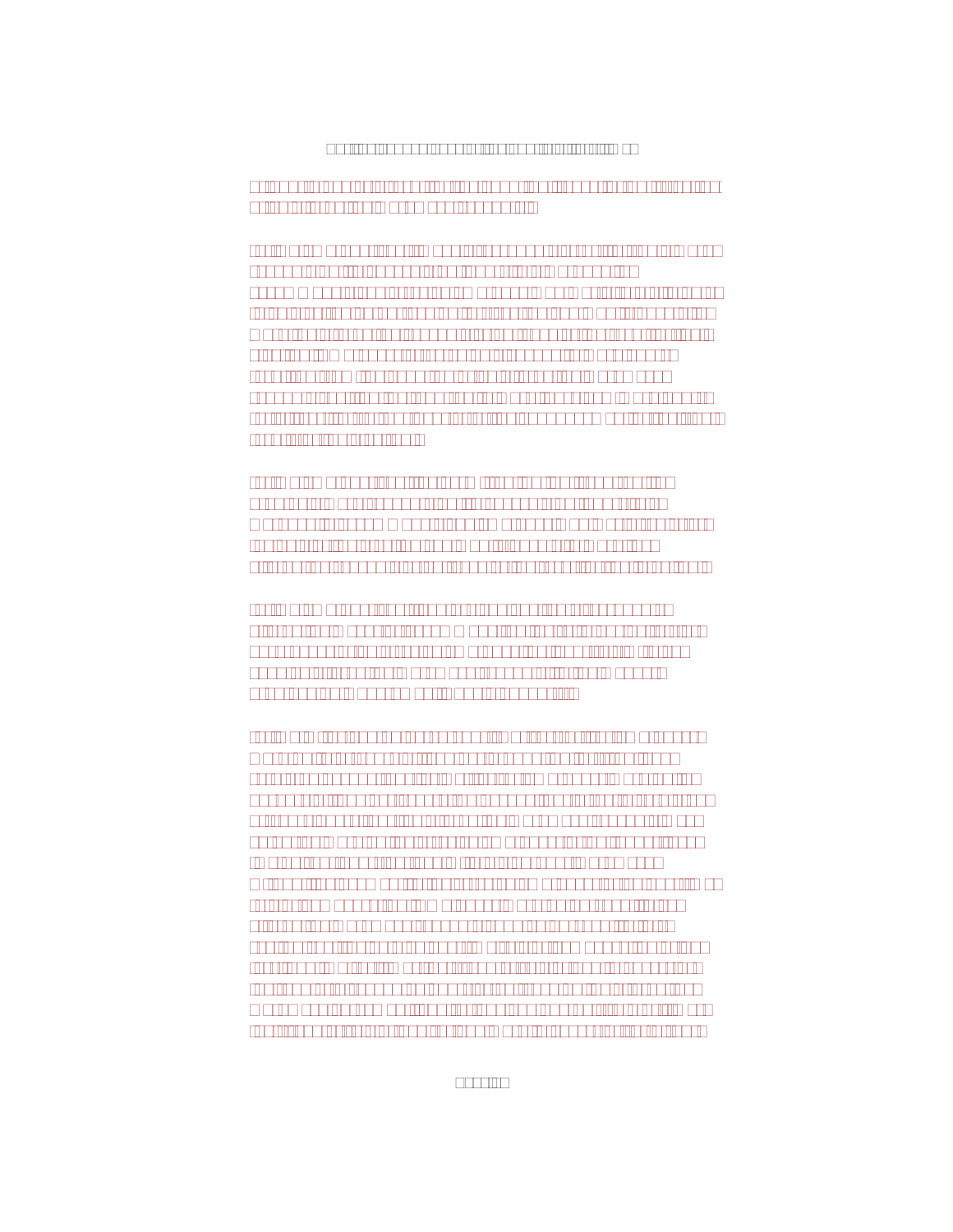hours per week. The other provisions of this section, including those governing elections, shall apply to these occupations.

(9) In no case shall an alternative workweek requiring more than eight (8) hours of work in a day be utilized on a public works contract in violation of Labor Code §§ 1810-1815.

#### Election Procedures

(B2) Election procedures for the adoption or repeal of alternative workweek schedules require the following:

(1) Each proposal for an alternative workweek schedule shall be in the form of a written agreement proposed by the employer who has control over wages, hours and working conditions of the affected employees, and adopted in a secret ballot election, held before the performance of work, by at least a two-thirds (2/3) vote of the affected employees in the work unit. The proposed agreement must designate a regularly scheduled alternative workweek in which the specified number of workdays and work hours are regularly recurring. The employer may propose a single work schedule that would become the standard schedule for workers in the unit, or a menu of work schedule options, from which each employee in the unit would be entitled to choose. If the employer proposes a menu of work schedule options, the employee may, with the approval of the employer, move from one menu option to another.

(2) The election shall be held during regular working hours at the employees' work site. Ballots shall be mailed to the last known address of all employees in the work unit that are not present at the work site on the day of the election but have been employed by the employer within the last 30 calendar days immediately preceding the day of the election.

(3) Prior to the secret ballot vote, any employer who proposes to institute an alternative workweek schedule shall make a disclosure in writing to the affected employees, including the effects of the proposed arrangement on the employees' wages,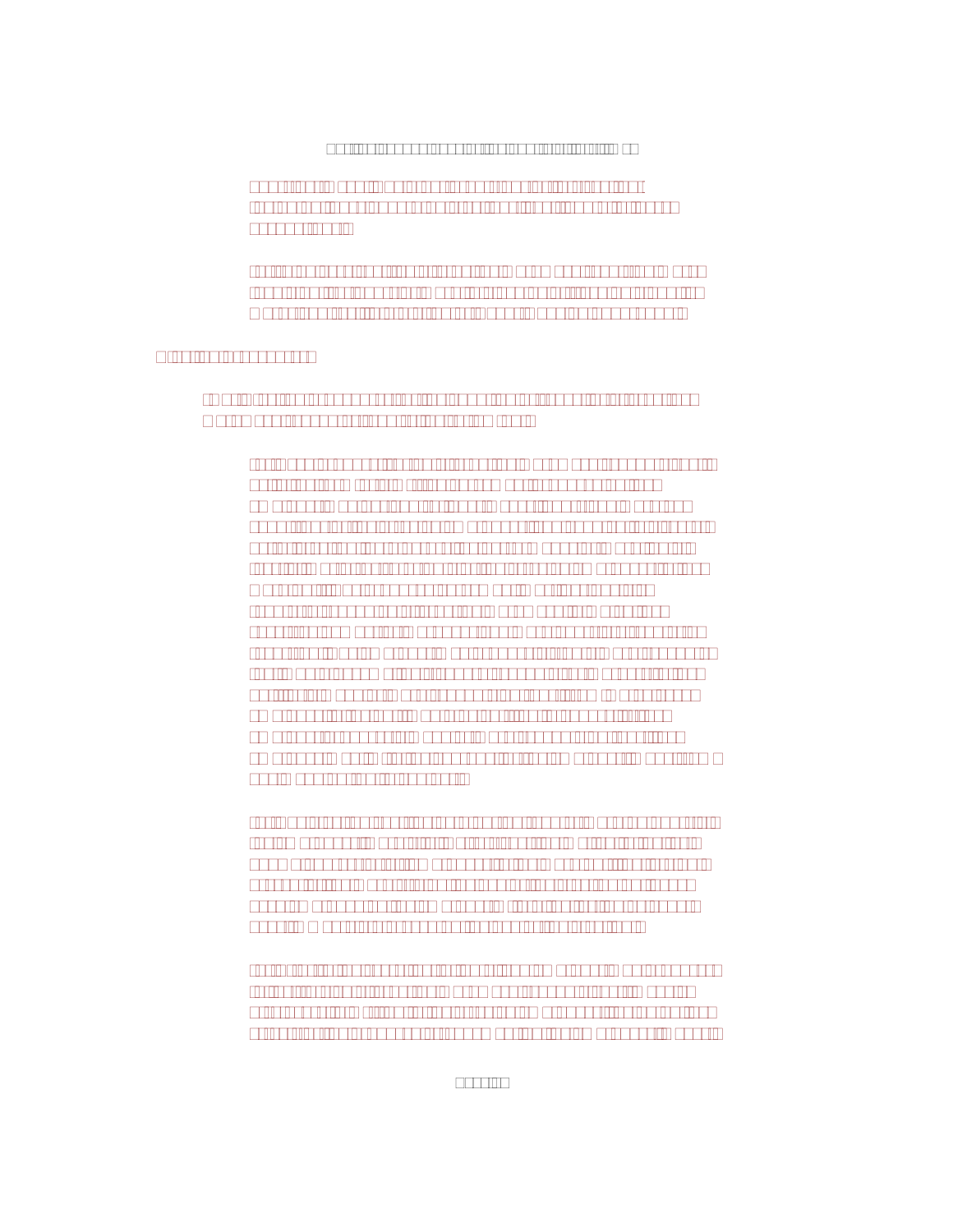hours, and benefits. Such a disclosure shall include meeting(s), duly noticed, held at least fourteen (14) days prior to voting, for the specific purpose of discussing the effects of the alternative workweek schedule. An employer shall provide the disclosure in a non-English language, as well as in English, if at least five (5) percent of the affected employees primarily speak that non-English language. Notices shall be mailed to the last known address of all employees in the work unit in accordance with provision (2) above. Failure to comply with this section shall make the election null and void.

(4) Any election to establish or repeal an alternative workweek schedule shall be held during regular working hours at the work site of the affected employees. The employer shall bear the costs of conducting any election held pursuant to this section. Upon a complaint by an affected employee, and after an investigation by the Labor Commissioner, the Labor Commissioner may require the employer to select a neutral third party to conduct the election.

(5) Any type of alternative workweek schedule that is authorized by the Labor Code may be repealed by the affected employees. Upon a petition of one-third (1/3) of the affected employees, a new secret ballot election shall be held, provided six (6) months have passed since the election authorizing the alternative workweek. A two-thirds (2/3) vote of the affected employees shall be required to reverse the alternative workweek schedule. The election to repeal the alternative workweek schedule shall be held not more than 30 days after the petition is submitted to the employer.

(6) If the number of employees that are employed for at least 30 days in the work unit that adopted an alternative workweek schedule increases by 50% above the number who voted to ratify the employer proposed alternative workweek schedule, the employer must conduct a new ratification election pursuant to the rules contained in Section (B2).

(7) The results of any election conducted pursuant to this Order shall be a public document and shall be reported by the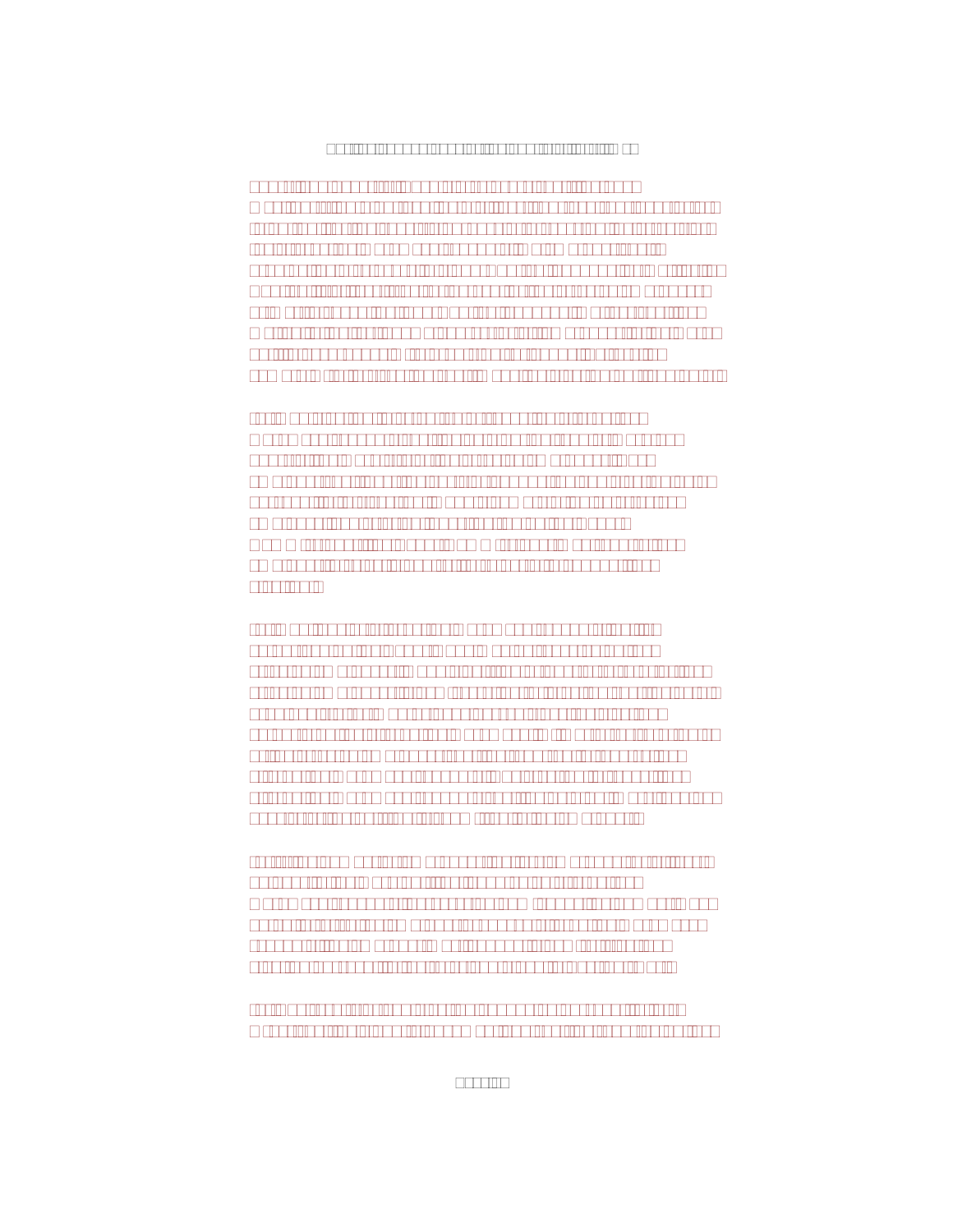employer to the Division of Labor Statistics and Research within thirty (30) days after the results are final. The report of the election results shall also be posted at the job site in a area frequented by employees where it may easily be read during the workday. The report shall include the final tally of the vote, the size of the unit, and the nature of the business of the employer. Employees participating in the election shall be free from intimidation and coercion. However, nothing in this section shall prohibit an employer from expressing its position concerning that alternative workweek to the affected employees. No employees shall be discharged or discriminated against for expressing opinions concerning the alternative workweek election or for opposing or supporting its adoption or repeal. The Labor Commissioner shall investigate any alleged violation of this section and shall upon finding a serious violation render the alternative workweek schedule null and void.

(C) Combination of Overtime Rates. Nothing in this section requires an employer to combine more than one rate of overtime compensation in order to calculate the amount to be paid to an employee for any hour of overtime work.

(D) Nondiscrimination. No employee shall be terminated, disciplined or otherwise discriminated against for refusing to work more than seventy-two (72) hours in any workweek, except in an emergency as defined in Section 2 (H), above.

(E) Make-up Time. If an employer approves a written request of an employee to make up work time that is or would be lost as a result of a personal obligation of the employee, the hours of that make-up work time, if performed in the same workweek in which the work time was lost, may not be counted toward computing the total number of hours worked in a day for purposes of the overtime requirements, except for hours in excess of eleven (11) hours of work in one day or forty (40) hours of work in one workweek. If an employee knows in advance that he or she will be requesting make up time for a personal obligation that will recur at a fixed time over a succession of weeks, the employee may request to make up work time for up to four weeks in advance; provided, however, that the make up work must be performed in the same week that the work time was lost. An employee shall provide a signed written request for each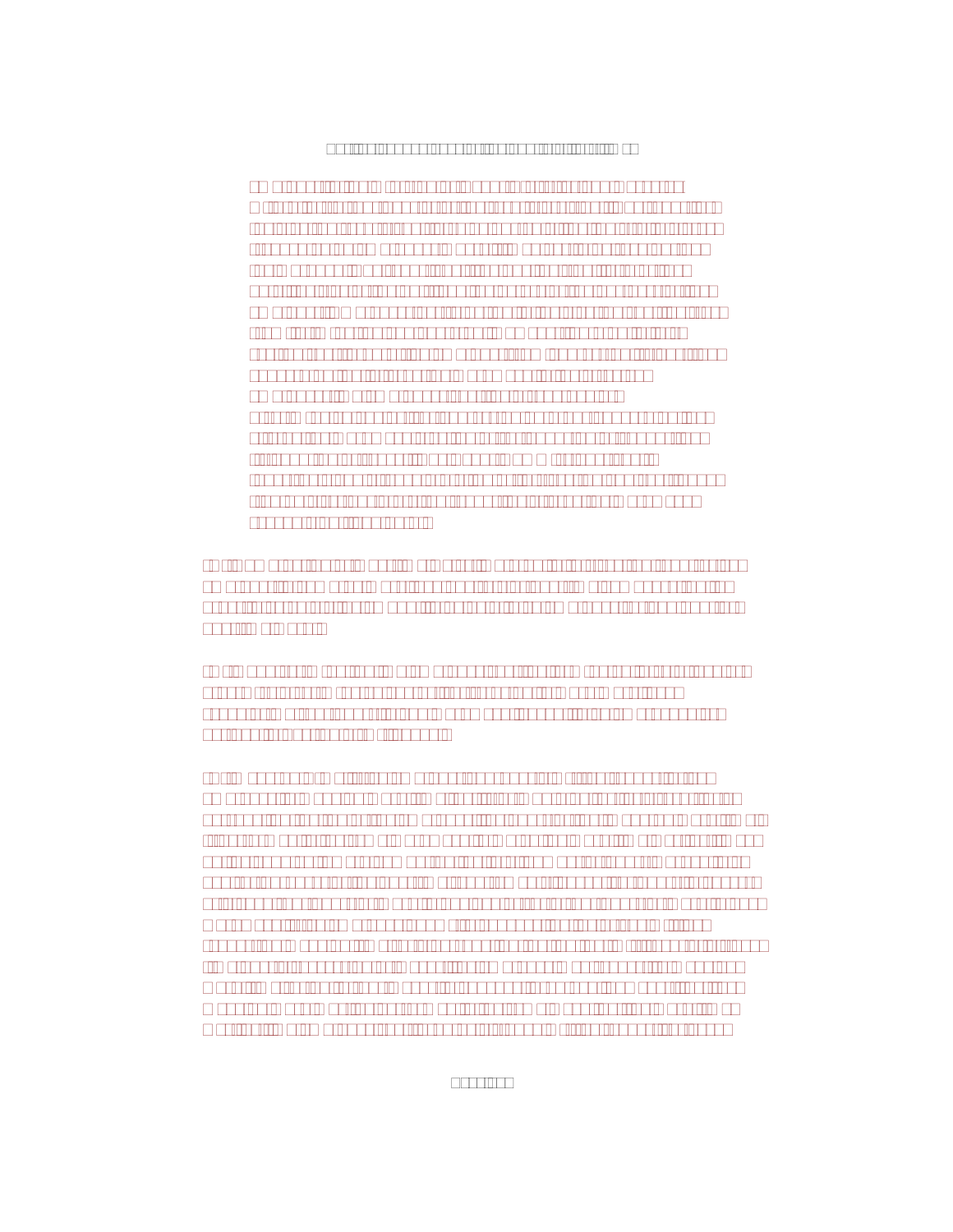occasion that the employee makes a request to make up work time pursuant to this section. While an employer may inform an employee of this make up time option, the employer is prohibited from encouraging or otherwise soliciting an employee to request the employer's approval to take personal time off and make up the work hours within the same workweek pursuant to this section. (See Labor Code § 513.)

(F) One Day's Rest in Seven. The provisions of Labor Code §§ 551 and 552 regarding one (1) day's rest in seven (7) shall not be construed to prevent an accumulation of days of rest when the nature of the employment reasonably requires the employee to work seven (7) or more consecutive days; provided however, that in each calendar month, the employee shall receive the equivalent of one (1) day's rest in seven (7).

(G) Collective Bargaining Agreements.

(1) Paragraphs A, B, C, D, and E of Section 3, Hours and Days of Work, shall not apply to any employee covered by a valid collective bargaining agreement if the agreement expressly provides for the wages, hours of work, and working conditions of the employees, and if the agreement provides premium wage rates for all overtime hours worked and a regular hourly rate of pay for those employees of not less than thirty (30) percent more than the state minimum wage. (See Labor Code  $\S$  514)

(2) Paragraph F, of Section 3, Hours and Days of Work, shall apply to any employee covered by a valid collective bargaining agreement unless the collective bargaining agreement expressly provides otherwise.

### **4. MINIMUM WAGES**

(A) Every employer shall pay to each employee wages not less than six dollars and twenty-five cents (\$6.25) per hour for all hours worked, effective January 1, 2001, and not less than six dollars and seventy-five cents (\$6.75) per hour for all hours worked, effective January 1, 2002.

(B) Every employer shall pay each employee, on the established payday for the period involved, not less than the applicable minimum wage for all hours worked in the payroll period, whether the remuneration is measured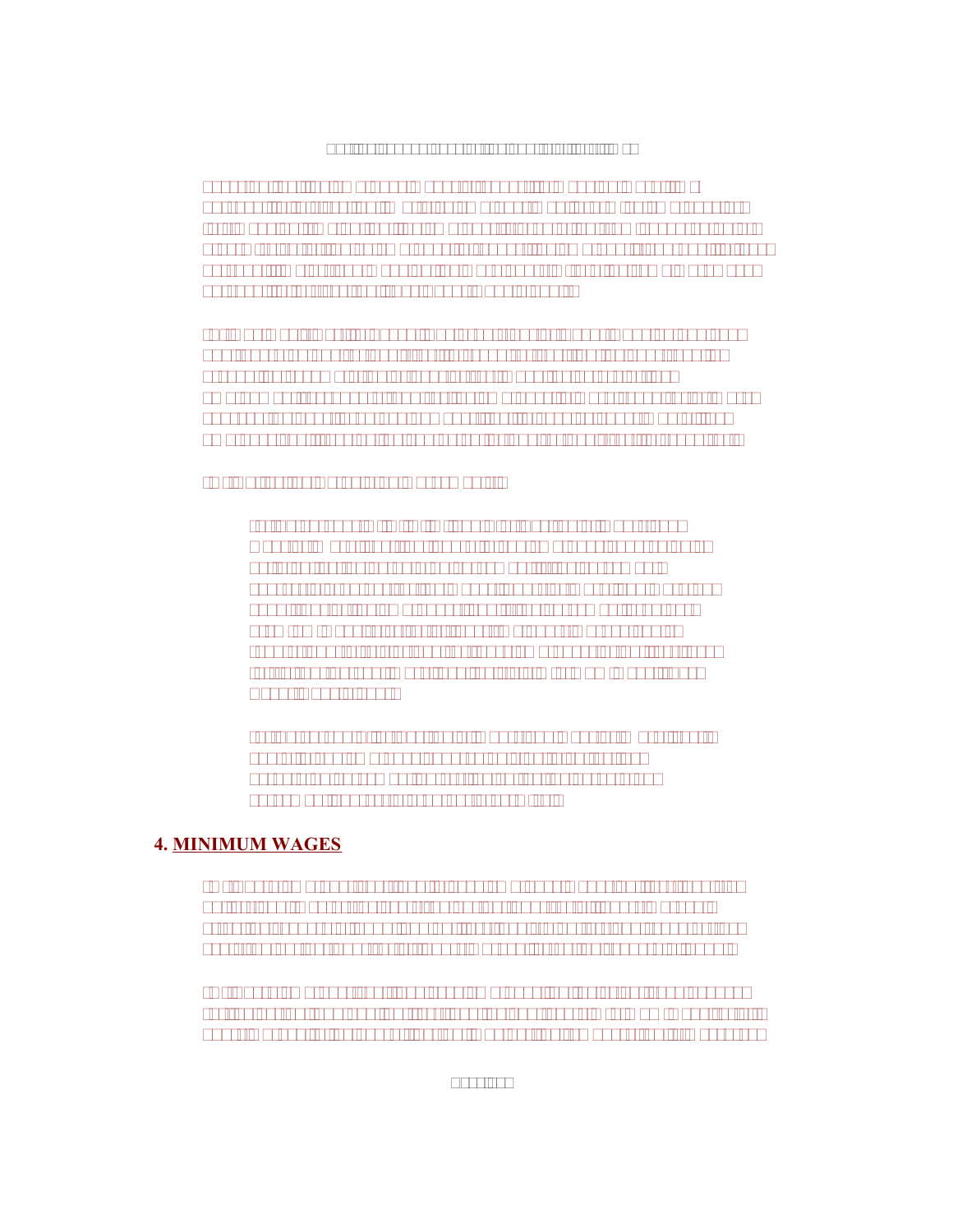by time, piece, commission, or otherwise.

## **5. REPORTING TIME PAY**

(A) All employer-mandated travel that occurs after the first location where the employee's presence is required by the employer shall be compensated at the employee's regular rate of pay or, if applicable, the premium rate that may be required by the provisions of Labor Code § 510 and Section 3, Hours and Days of Work, above.

(B) Each workday that an employee is required to report to the work site and does report, but is not put to work, or is furnished less than half of his or her usual or scheduled day's work, the employer shall pay him or her for half the usual or scheduled day's work, but in no event for less than two (2) hours nor more than four (4) hours at the employee's regular rate of pay, which shall not be less than the minimum wage.

(C) The foregoing reporting time pay provisions are not applicable when:

(1) Operations cannot commence or continue due to threats to employees or property, or when recommended by civil authorities; or

(2) Public utilities fail to supply electricity, water, or gas, or there is a failure in the public utilities, or sewer system; or

(3) The interruption of work is caused by an Act of God or other cause not within the employer's control.

(D) Collective Bargaining Agreements. This section shall apply to any employee covered by a valid collective bargaining agreement unless the collective bargaining agreement expressly provides otherwise.

### **6. RECORDS**

(A) Every employer who has control over wages, hours, or working conditions shall keep accurate information with respect to each employee, including the following:

(1) The employee's full name, home address, occupation, and social security number. The employee's date of birth, if under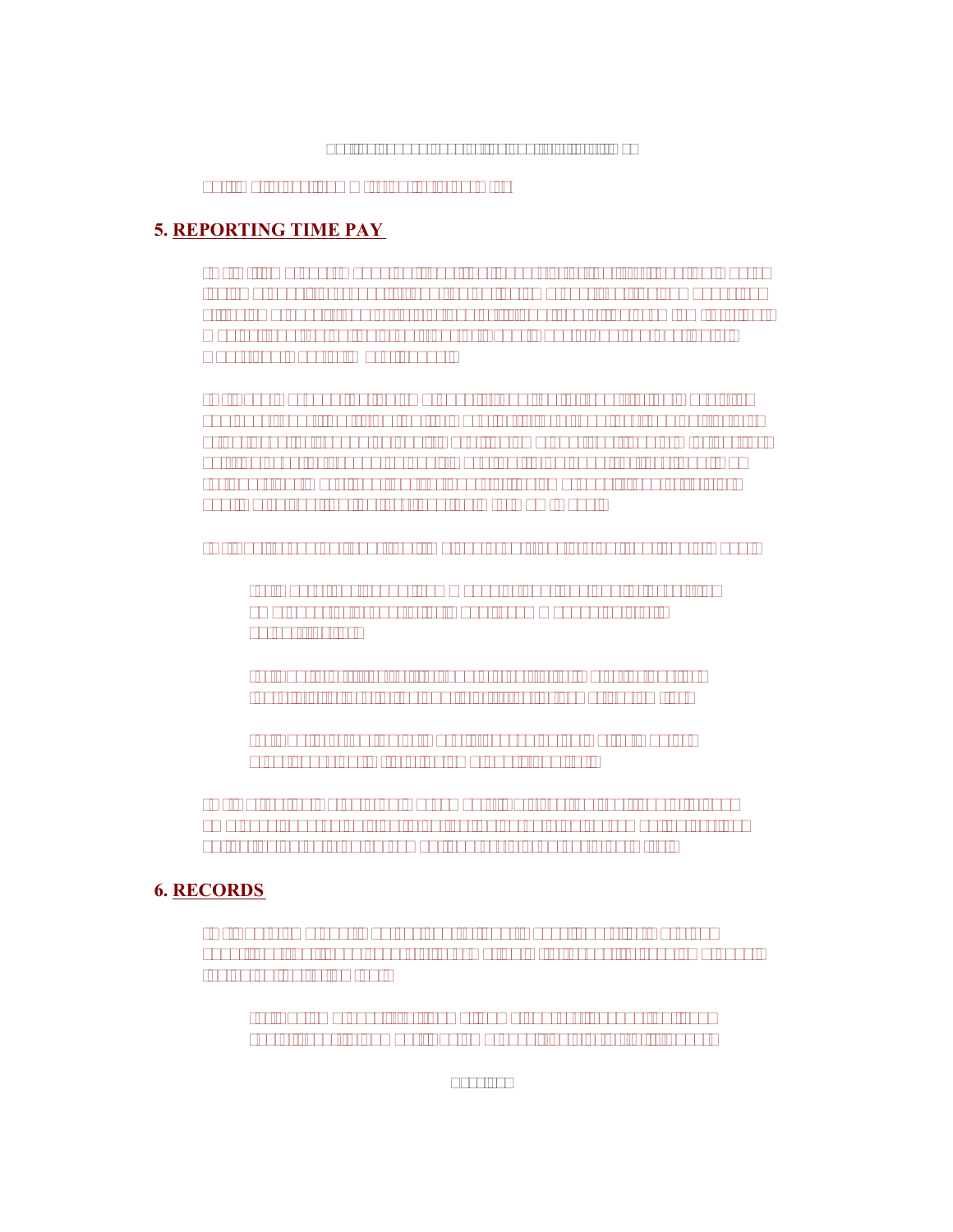18 years of age, and designation as a minor. Time records showing when the employee begins and ends each work period. Meal periods, split shift intervals, and total daily hours worked shall also be recorded. Meal periods during which operations cease and authorized rest periods need not be recorded.

(2) Total wages paid each payroll period, including value of board, lodging, or other compensation actually furnished to the employee.

(3) Total hours worked during the payroll period and applicable rates of pay. This information shall be made readily available to the employee upon reasonable request. When a piece rate or incentive plan is in operation, piece rates, or an explanation of the incentive plan formula, shall be provided to employees. An accurate production record shall be maintained by the employer

(B) Every employer who has control over wages, hours, or working conditions shall semimonthly, or at the time of each payment of wages, furnish each employee an itemized statement in writing showing: (1) all deductions; (2) the inclusive dates of the period for which the employee is paid; (3) the name of the employee or the employee's social security number; and, (4) the name of the employer, provided all deductions made on written orders of the employee may be aggregated and shown as one item. (See Labor Code § 226.) This information shall be furnished either separately, or as a detachable part of the check, draft, or voucher paying the employee's wages.

(C) All required records shall be in the English language, in ink or other indelible form, and dated properly, showing month, day, and year. The employer who has control over wages, hours, or working conditions, shall also keep said records on file at the place of employment or at a central location for at least three years. An employee's records shall be available for inspection by the employee upon reasonable request.

(D) Employers performing work on public works projects should refer to Labor Code § 1776 for additional payroll reporting requirements.

### **7. DEDUCTIONS FROM PAY**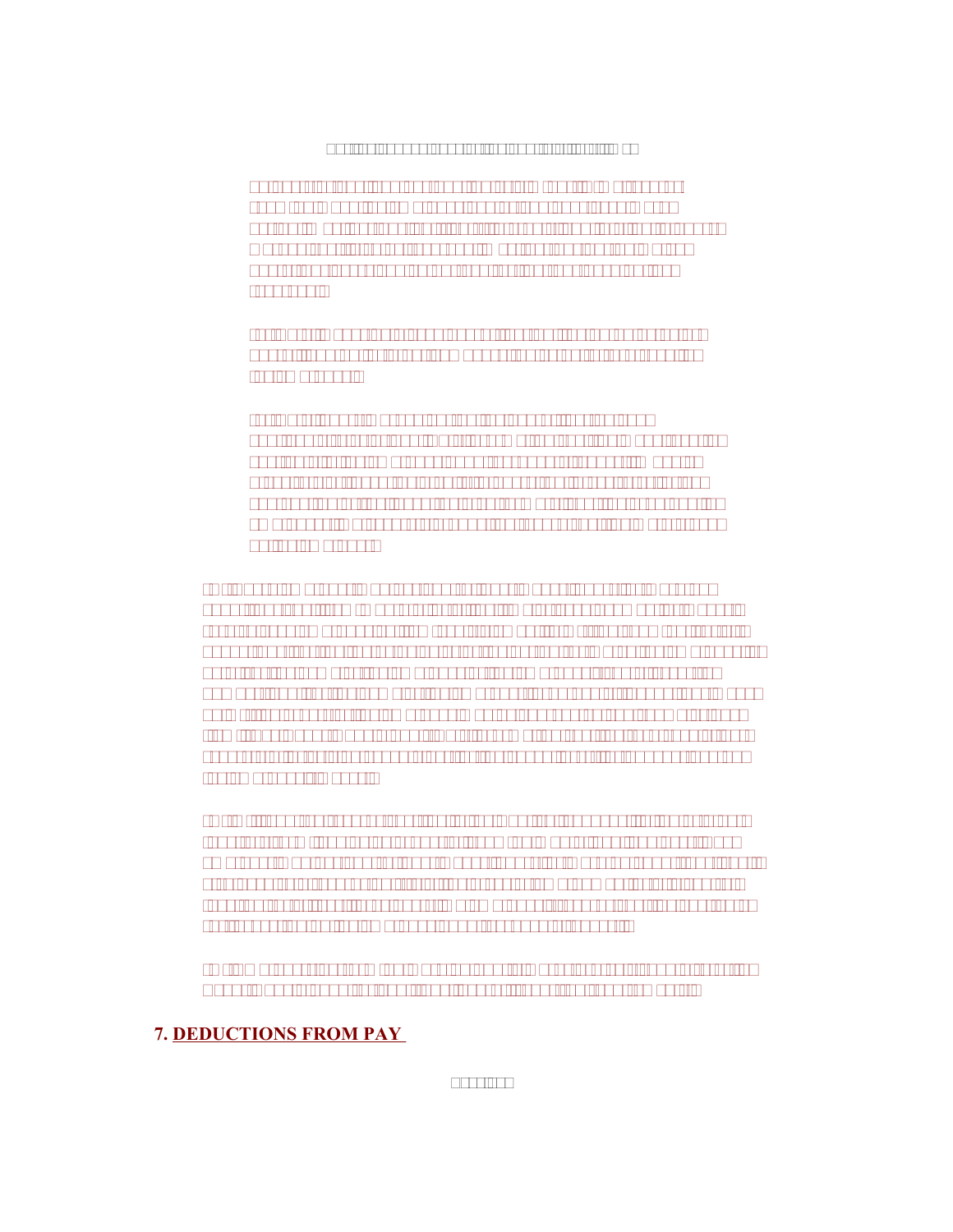No employer shall collect or deduct from any employee any part of the wages that are paid unless such deductions are allowed by law. (See Labor Code §§ 220-226.) No fee shall be charged by the employer or agent of the employer for cashing a payroll check.

## **8. UNIFORMS AND EQUIPMENT**

(A) When the employer requires uniforms to be worn by the employee as a condition of employment, such uniforms shall be provided and maintained by the employer. The term "uniform" includes wearing apparel and accessories of distinctive design or color.

(B) When the employer requires the use of tools or equipment or they are necessary for the performance of a job, such tools and equipment shall be provided and maintained by the employer, except that an employee whose wages are at least two (2) times the minimum wage may provide and maintain hand tools and equipment customarily required by the particular trade or craft in conformity with Labor Code § 2802.

# **9. MEALS AND LODGING**

(A) "Meal" means an adequate, well-balanced serving of a variety of wholesome, nutritious foods.

(B) "Lodging" means living accommodations available to the employee for full-time occupancy which are adequate, decent, and sanitary according to the usual and customary standards. Employees shall not be required to share a bed.

(C) Meals or lodging may not be credited against the minimum wage without a voluntary written agreement between the employer and the employee. When credit for meals, or lodging is used to meet part of the employer's minimum wage obligation, the amounts so credited may not be more than the following:

|                      | Effective<br>January 1, 1998 | Effective<br><b>March 1, 19</b> |
|----------------------|------------------------------|---------------------------------|
| Lodging              |                              |                                 |
| Rooms occupied alone | $$29.40$ per week            | $$31.75$ per w                  |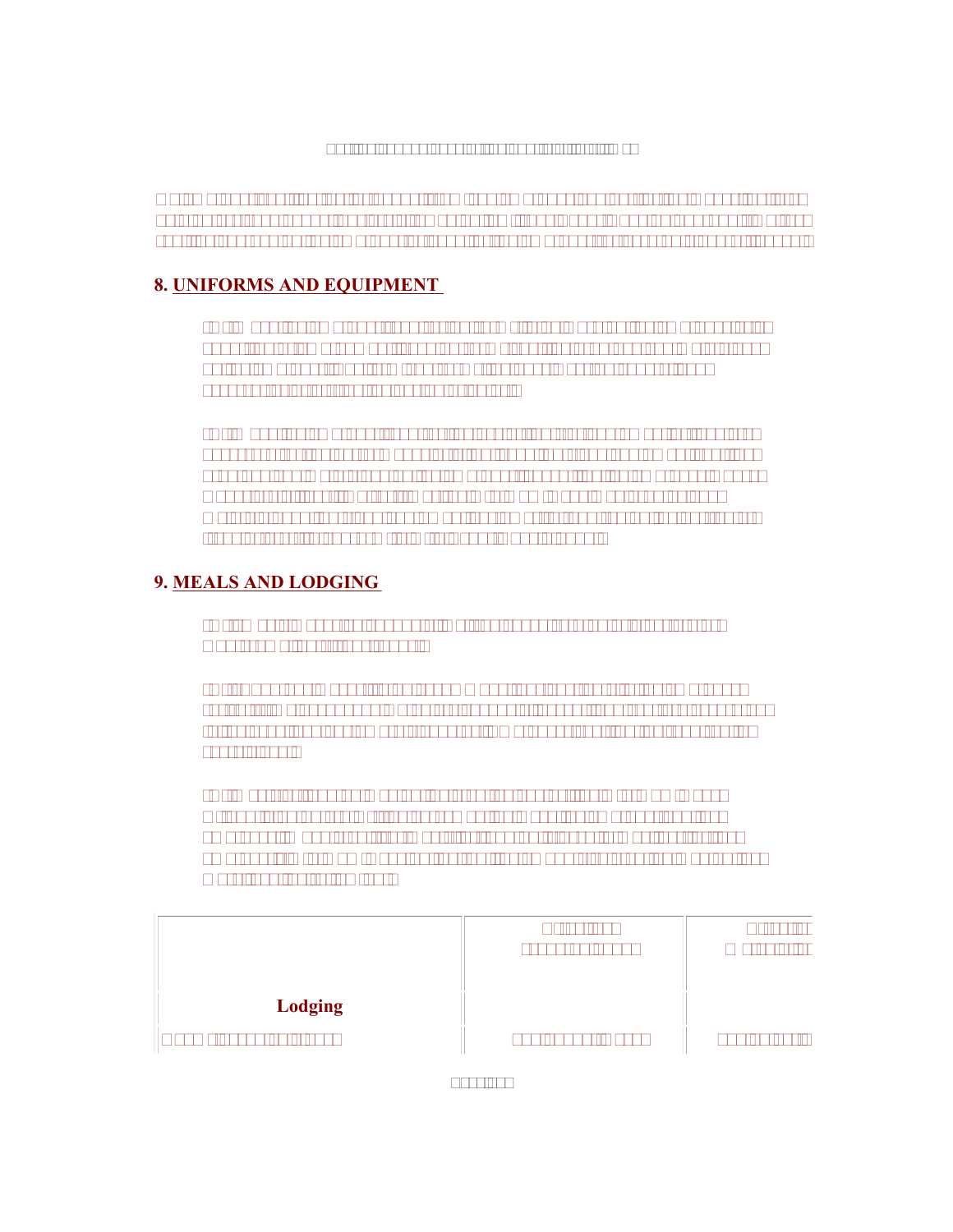| $$26.20$ per w<br>$$381.20$ per m |
|-----------------------------------|
|                                   |
|                                   |
| \$563.90 per m                    |
|                                   |
| \$2.45                            |
| \$3.35                            |
| \$4.50                            |
|                                   |

Meals evaluated as part of the minimum wage must be bona fide meals consistent with the employee's work shift. Deductions shall not be made for meals not received or lodging not used.

If, as a condition of employment, the employee must live at the place of employment or occupy quarters owned or under the control of the employer, then the employer may not charge rent in excess of the values listed herein.

## **10. MEAL PERIODS**

(A) No employer shall employ any person for a work period of more than five (5) hours without a meal period of not less than thirty (30) minutes, except that when a work period of not more than six (6) hours will complete the day's work the meal period may be waived by mutual consent of employer and employee. (See Labor Code § 512.)

(B) An employer may not employ an employee for a work period of more than ten (10) Hours per day without providing the employee with a second meal period of not less than thirty (30) minutes, except that if the total hours worked is no more than twelve (12) hours, the second meal period may be waived by mutual consent of the employer and the employee only if the first meal period was not waived. (See Labor Code § 512.)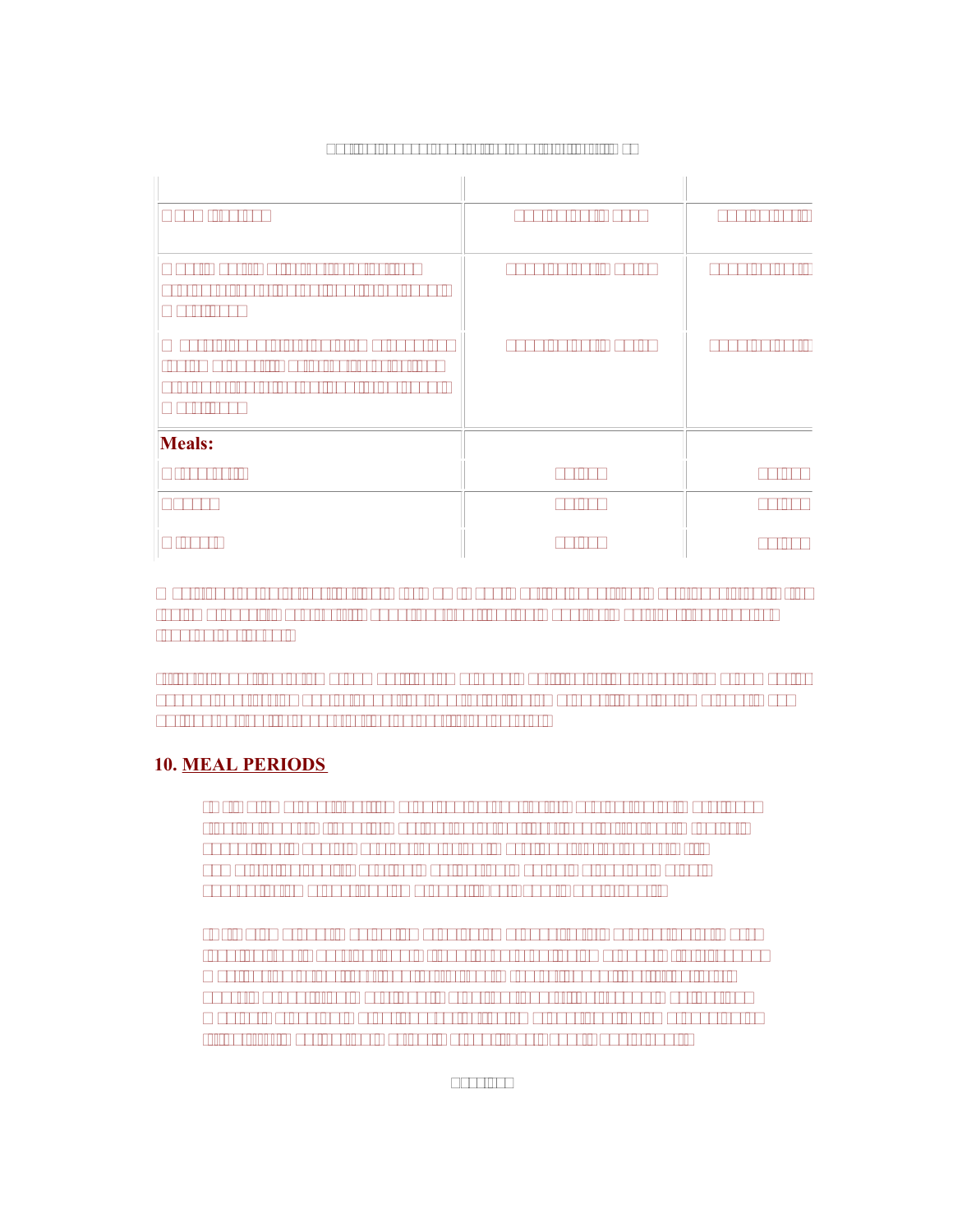(C) In all places of employment the employer shall provide an adequate supply of potable water, soap, or other suitable cleansing agent and single use towels for handwashing.

(D) Unless the employee is relieved of all duty during a thirty (30) minute meal period, the meal period shall be considered an "on duty" meal period and counted as time worked. An "on duty" meal period shall be permitted only when the nature of the work prevents the employee from being relieved of all duty and when, by written agreement between the parties, an on-the-job paid meal period is agreed to and complies with Labor Code § 512.

(E) Collective Bargaining Agreements. Paragraphs A, B, and D of Section 10, Meal Periods, shall not apply to any employee covered by a valid collective bargaining agreement if the agreement expressly provides for the wages, hours of work, and working conditions of the employees, and if the agreement provides premium wage rates for all overtime hours worked and a regular hourly rate of pay for those employees of not less than thirty (30) percent more than the state minimum wage.

(F) If an employer fails to provide an employee a meal period in accordance with the applicable provisions of this Order, the employer shall pay the employee one (1) hour of pay at the employee's regular rate of compensation for each work day that the meal period was not provided. In cases where a valid collective bargaining agreement provides final and binding mechanism for resolving disputes regarding enforcement of the meal period provisions, the collective bargaining agreement will prevail.

### **11. REST PERIODS**

(A) Every employer shall authorize and permit all employees to take rest periods, which insofar as practicable, shall be in the middle of each work period. Nothing in this provision shall prevent an employer from staggering rest periods to avoid interruption in the flow of work and to maintain continuous operations, or from scheduling rest periods to coincide with breaks in the flow of work that occur in the course of the workday. The authorized rest period time shall be based on the total hours worked daily at the rate of ten (10) minutes net rest time for every four (4) hours worked, or major fraction thereof. Rest periods shall take place at employer designated areas, which may include or be limited to the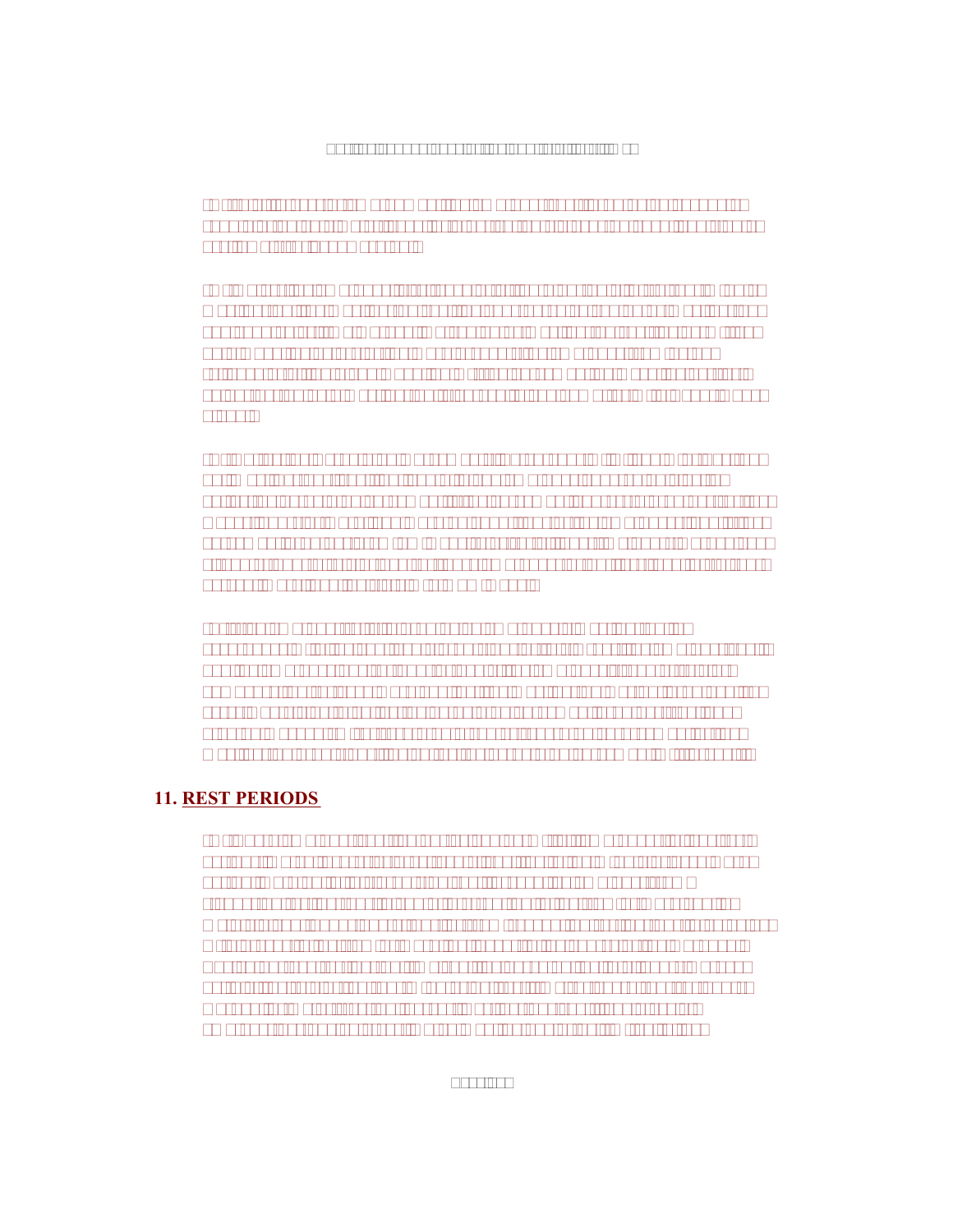employees immediate work area.

(B) Rest periods need not be authorized in limited circumstances when the disruption of continuous operations would jeopardize the product or process of the work. However, the employer shall make-up the missed rest period within the same work day or compensate the employee for the missed ten (10) minutes of rest time at his or her regular rate of pay within the same pay period.

(C) A rest period need not be authorized for employees whose total daily work time is less than three and one-half (3 1/2) hours. Authorized rest period time shall be counted as hours worked for which there shall be no deduction from wages.

(D) If an employer fails to provide an employee a rest period in accordance with the applicable provisions of this Order, the employer shall pay the employee one (1) hour of pay at the employee's regular rate of compensation for each work day that the rest period was not provided. In cases where a valid collective bargaining agreement provides final and binding mechanism for resolving disputes regarding enforcement of the rest period provisions, the collective bargaining agreement will prevail.

(E) This subsection shall not apply to any employee covered by a valid collective bargaining agreement if the collective bargaining agreement provides equivalent protection.

## **12. SEATS**

Where practicable and consistent with applicable industry-wide standards, all working employees shall be provided with suitable seats when the nature of the process and the work performed reasonably permits the use of seats. This section shall not exceed regulations promulgated by the Occupational Safety and Health Standards Board.

## **13. TEMPERATURE**

The temperature maintained in each interior work area shall provide reasonable comfort consistent with industry-wide standards for the nature of the process and the work performed. This section shall not exceed regulations promulgated by the Occupational Safety and Health Standards Board.

## **14. ELEVATORS**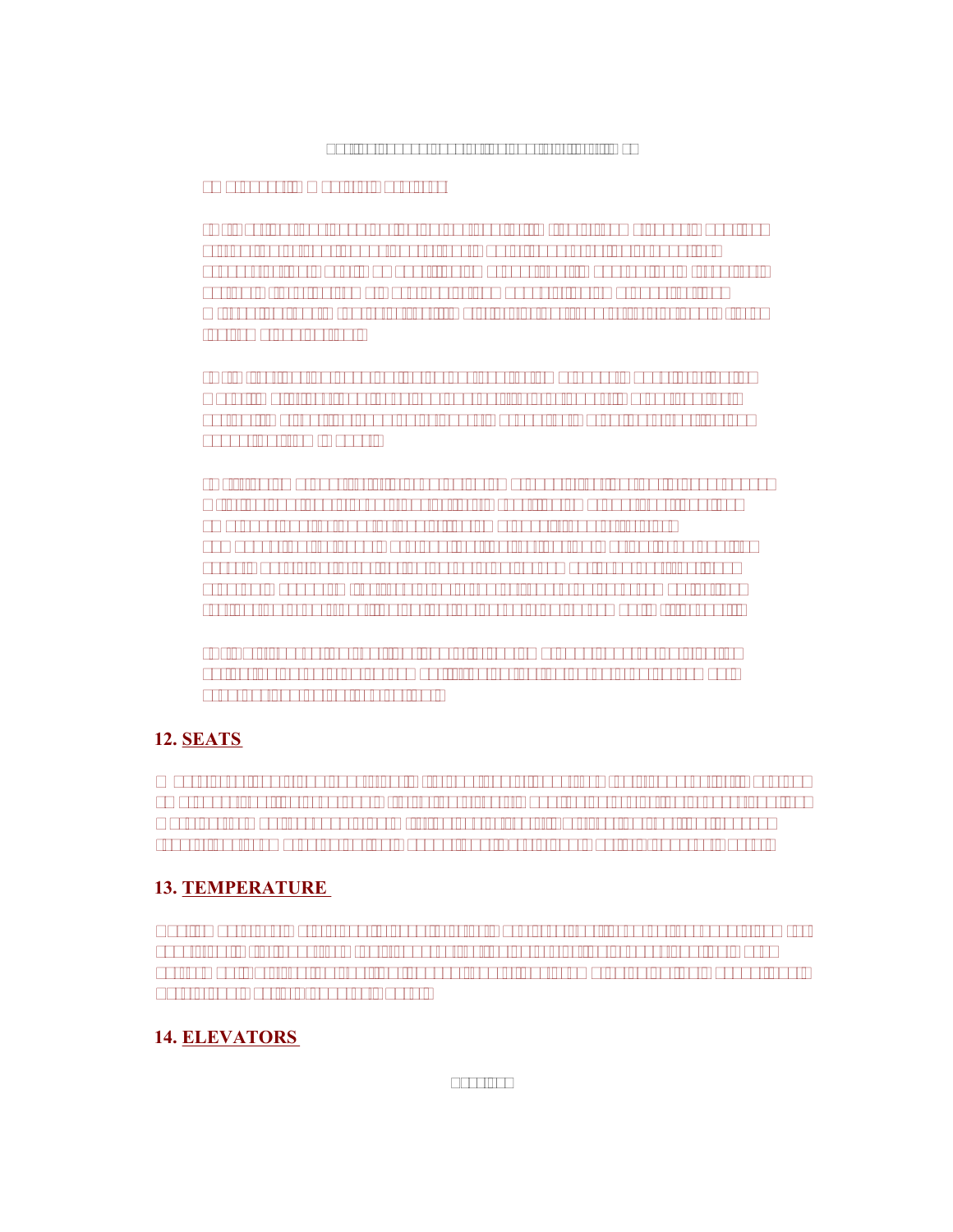Where practicable and consistent with applicable industry-wide standards, adequate elevators, escalators, or similar service consistent with industry-wide standards for the nature of the process and the work performed, shall be provided, when employees are employed sixty (60) feet or more above or forty eight (48) feet or more below ground level. This section shall not exceed regulations promulgated by the Occupational Safety and Health Board.

# **15. EXEMPTIONS**

If, in the opinion of the Division after due investigation, it is found that the enforcement of any provision contained in Section 6, Records, Section 11, Rest Periods, Section 12, Seats, Section 13, Temperature, or Section 14, Elevators, would not materially affect the welfare or comfort of employees and would work an undue hardship on the employer, an exemption may be made at the discretion of the Division. Such exemption shall be in writing to be effective and may be revoked after reasonable notice is given in writing. Application for an exemption shall be made by the employer or by the employee and/or the employee's representative to the Division in writing. A copy of the application shall be posted at the place of employment at the time the application is filed with the Division.

**16. FILING REPORTS** (See Labor Code, Section 1174(a).

**17. INSPECTION** (See Labor Code, Section 1174.)

# **18. PENALTIES**

(A) Penalties for Violations of the Provisions of this Order. Any employer or any other person acting on behalf of the employer who violates, or causes to be violated, the provisions of this order, shall be subject to civil and criminal penalties as provided by law. In addition, violation of any provision of this order shall be subject to a civil penalty as follows:

(1) Initial Violation- \$50.00 for each underpaid employee for each pay period during which the employee was underpaid in addition to an amount which is sufficient to recover underpaid wages.

(2) Subsequent Violations- \$100.00 for each underpaid employee for each pay period during which the employee was underpaid in addition to an amount which is sufficient to